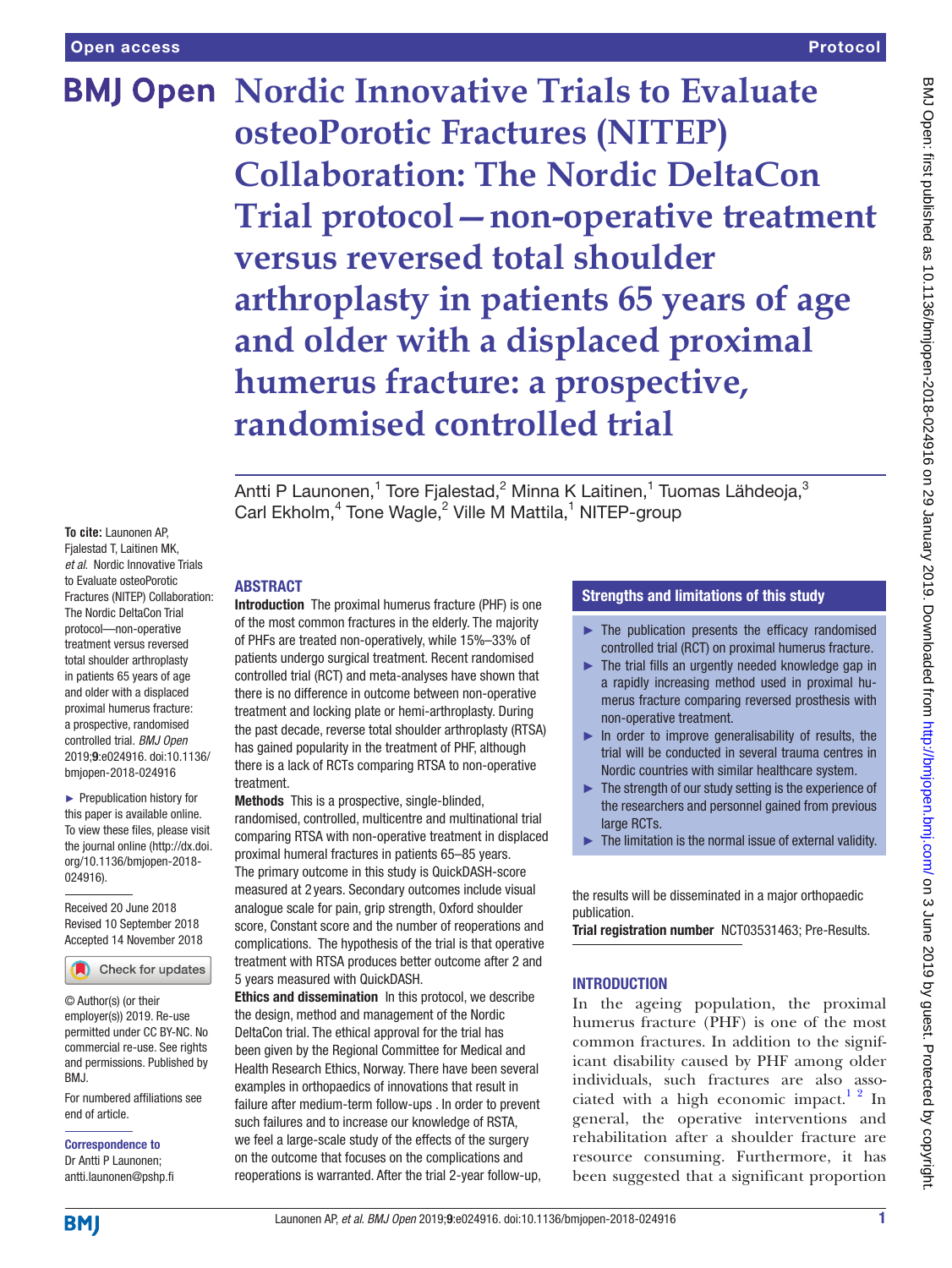of common medical interventions— including orthopaedics—are not based on solid high-quality scientific evidence[.3](#page-6-1) Despite this, many of them are still widely used.<sup>45</sup> There have been alarming reports showing that operative treatment of some common fractures, such as distal radius and proximal humerus, is increasing without any evidence to support the operative treatment of these fractures[.4 5](#page-6-2)

The sex-specific fracture incidence for proximal humeral fractures for women in Sweden was 135 per 100000 person-years<sup>[6](#page-6-3)</sup>; in total, almost 10000 fractures were diagnosed in 2012.<sup>6</sup> The majority of PHFs are treated non-operatively and approximately 15%–33% of patients are treated surgically.<sup>[7](#page-6-4)</sup> Recent randomised controlled trials (RCTs) and meta-analyses have shown that there is no difference in functional outcome between non-operative treatment and locking plate or hemi-arthroplasty (HA) in the treatment of PHF. However, operative treatment has a significantly higher risk of complications and reoperations of up to  $30\%.$ <sup>8–11</sup>

Originally, reverse total shoulder arthroplasty (RTSA) was used in osteoarthrosis in patients without cuff function to gain better functional outcomes. During the past decade, however, RTSA has gained popularity in the treatment of PHF. In a recent Medicare population analysis carried out between 2005 and 2012, the proportion of surgical procedures for PHF that were total shoulder arthroplasties (TSA) (of which RTSAs constituted 89**%** in 2011) increased from 3% to 17%, while the proportion of HA decreased from 42% to 24% during the same time period[.7 12](#page-6-4) There have been some systematic reviews based on case series and patient cohorts including one RCT that compared HA and RTSA. The results are equivocal, RTSA resulted in better functional outcomes compared with HA in some studies, $^{13}$ <sup>14</sup> with no difference seen in others.[15](#page-6-7) In the RCT, the complication rate in the HA group was significantly higher than in the RTSA group  $(24\% \text{ vs } 10\%, \text{ respectively})$ .<sup>16</sup> However, an arthroplasty registry analysis including 10844 operations (6658 TSA and 4186 RTSA) showed the RTSA postoperative complication rate to be  $22\%$  at 2 years.<sup>17</sup> The results from a cost analysis concluded that RTSA treatment is significantly more expensive than HA treatment (\$57000 vs \$33 480, respectively).[18](#page-6-10)

Currently, there are no RCTs comparing RTSA to locking plate or non-operative treatment after PHF. The current literature seems to discourage the operative treatment of PHF with locking plate or HA, and there is no evidence that favours surgery over non-operative treatment[.9 11](#page-6-11) In spite of the substantial costs and lack of evidence supporting the effectiveness of RTSA for PHF, it has become the accepted standard of care in the USA.<sup>19</sup> Therefore, there is an urgent need for high-quality RCTs that compare RTSA with non-operative treatment.

The Nordic Innovative Trials to Evaluate osteoporotic fractures—NITEP collaboration began with a trial of proximal humerus fractures (R10127, NCT01246167). The aim of the present trial is to compare RTSA and

non-operative treatment in the treatment of proximal humerus fracture in the elderly. When conducting a randomised controlled multicentre trial, the critical points are the patient recruitment rate and the stability of key personnel. Therefore, a multicentre Nordic collaboration is warranted. In our previous RCT, our collaboration was found to be both reliable and effective in the recruitment of patients. Furthermore, we are confident that the planned Nordic DeltaCon trial is feasible and that it will have an impact on the daily management of these difficult and controversial fractures.

#### Methods and analysis

This is a prospective, superiority, single-blinded, randomised, controlled, multicentre and multinational trial that will compare RTSA and non-operative treatment in proximal humerus fractures in patients aged 65–85 years with displaced three-part and four-part fractures (B and C types) according to the recent AO/OTA 2018 revision. $20$  The trial setting has been drafted in accordance with the Consolidated Standards of Reporting Trials (CONSORT) and Standard Protocol Items: Recommendations for Interventional Trials (SPIRIT) statements.

The hypothesis of the trial is that RTSA produces a better functional outcome and less pain compared with non-operative treatment at 2years.

The primary outcome in this study will be the Quick-DASH (the short form of Disabilities of the arm, shoulder and hand) score measured at 2years. Secondary outcomes will be the QuickDASH score after 1, 2 (short term) and 5years (medium term), general visual analogue scale (VAS) for pain, grip strength, the Oxford shoulder score (OSS), the Constant score (CS) and the number of reoperations and complications. Quality of life will be assessed with 15-D. Cost-effectiveness analysis will be performed after completion of the trial. The questionnaires used in the trial will be repeated after 10 years with those patients who are still reachable. During all time points, the complications and reoperations will be recorded.

#### Patient selection

The eligible study population will comprise all consecutive patients aged 65–85 years with a proximal humerus fracture diagnosed within 7 days and operated within 14 days of the trauma. The upper age limit was chosen to limit loss to follow-up due to unrelated cause mortality and to exclude those patients with a very high surgical risk. The lower age limit was chosen according to a recent publication by Sebastian-Forcada *et al*. [16](#page-6-8) They found that RTSA had better outcomes in patients >70 years of age compared with HA. Additionally, the complication rate with RTSA was found to be lower than for HA, and thus we decide that it would be safe to set the lower age limit at 65 years. In another RTSA trial that included patients aged  $65$  years or over,<sup>21</sup> the number of adverse events (AEs) after interim analysis was less than reported in the literature, which also supports the lower age limit.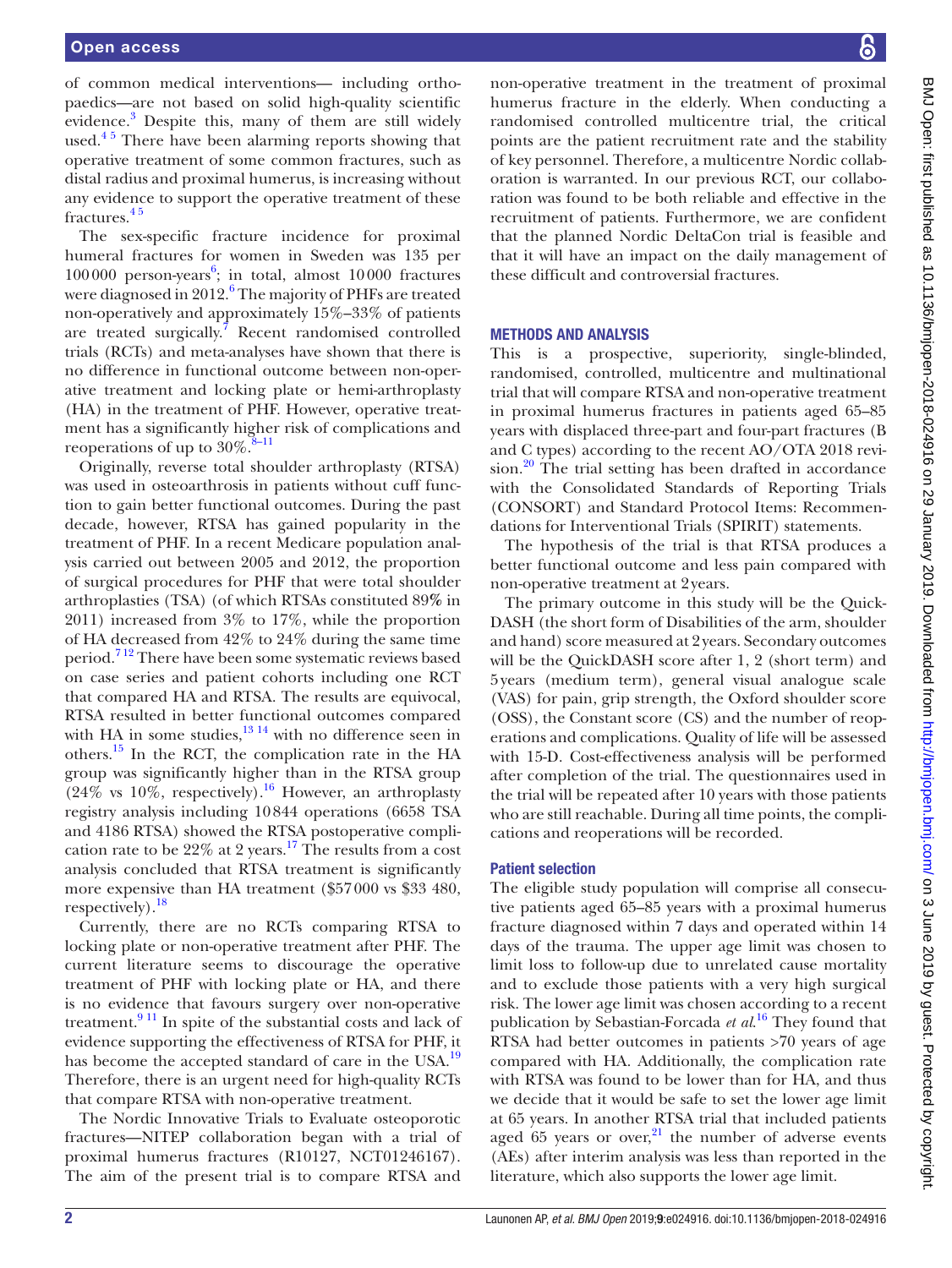The research nurse will be notified of any patients screened for the trial who decline to take part or are excluded from the randomisation. The nurse will then complete a patient information form in order to collect the total number of patients screened.<sup>16</sup> Patients who decline from taking part in the trial will be asked to join the follow-up cohort allowing us to evaluate external validity.

The following criteria will be used throughout the study for patient selection.

Inclusion criteria:

► Low-energy AO/OTA group 11-B1.1, 11-B1.2 and 11-C1.1, 11-C3.1. Both B and C type includes the subgroups: displaced, $^2$  impacted $^3$  or non-impacted $^4$ from the universal modifiers list. Exclusion criteria:

Radiographic

- $\blacktriangleright$  Mal-inclination less than varus 30° or valgus 45°.
- ► Less than 50% contact between head fragment and metaphysis/diaphysis.
- ► Head split fractures (group 11-C3.2 and 11-C3.3) with >10% of the articular surface in the main head fragment.
- ► Dislocation or fracture dislocation of the gleno-humeral joint.
- ► Pathological fracture.
- ► Glenoid abnormality (retroversion, >15°; glenoid fracture; cuff arthropathy). General
- ► Refuses to participate in the study.
- ► Aged <65 years or >85 years.
- ► Serious poly-trauma or additional surgery.
- ► Non-independent, drug/alcohol abuse or institutionalised (low co-operation).
- ► Contraindications for surgery (severe cardiovascular, pulmonal or neurological comorbidity).
- ► Does not understand written and spoken guidance in local languages.
- ► Previous fracture with symptomatic sequelae in either shoulder.
- ► Patients living outside the hospital's catchment area.

## Randomisation

Patients will be randomised using a random number matrix in block allocation fashion. The blocks will be stratified by age (65–75 years and >75 years) since age has been shown to associate with the main outcome measure. The treatment allocations from the matrix will be acquired from an online randomisation system (website <http://randomize.net>), where the researcher logs in after written consent and receives the correct intervention. The physician responsible for the intervention or treatment will not participate in any part of the collection of patient outcomes during the follow-ups. The research coordinator will monitor the study flow. An independent monitoring committee has been established with our previous RCT.

# Surgical treatment

Operative treatment will be performed as a daytime procedure by trained and experienced upper extremity surgeons. The surgeons' skills and number of procedures from each centre will be reported according to the criteria given by the Consort Group.<sup>22</sup>

The aim of surgical treatment is to restore proper biomechanics, to achieve an optimal range of motion and to minimise patient discomfort. The standardised approach will be the delto-pectoral to minimise any damage to the deltoid muscle. Supraspinatus excision and biceps tenotomy will be performed. A cemented monoblock humeral stem will then be implanted, in a neutral version. An important point that will be addressed is to ensure proper tension and stability of the prosthesis. Fixation of the greater and lesser tubercles is important in optimising the ability and strength of internal and external rotation.<sup>23</sup> When necessary, braided polyester suture–cerclages engaging the insertion of the subscapular and infraspinatus tendons enforced by a bone graft or a 'horseshoe-graft'<sup>24</sup> from the humeral head will be used. If the surgical neck fracture extends further distal than the humerus metaphysis, a diaphyseal cerclage will be applied to prevent further diaphyseal fracturing. Finally, to reduce the risk of the radiographic 'scapular notching', the largest glenosphere will be used to secure an inferior prosthetic overhang with reference to the scapular neck and to reduce the risk of any instability of the prosthesis.<sup>25</sup>

# Non-operative treatment

Patients in the non-operative group will be immobilised in a sling for 2 weeks before starting self-exercises and instructed physiotherapy. Postoperative treatment differs with respect to timeline between the surgical treatment group and the non-operative group due to the different degree of stability for a reversed prosthesis and a non-operatively treated displaced fracture [\(table](#page-3-0) 1). The elements of physiotherapy will, however, be the same.<sup>[21 26](#page-6-14)</sup>

## Rehabilitation

In order to achieve as good functional outcomes as possible, the rehabilitation protocols will be standardised in both treatment groups and the patients will be given a written protocol. Patients in both groups will be guided by in-ward physiotherapists and will be given written physiotherapy guidelines for both instructed physiotherapy and self-exercises. After discharge from the hospital, patients will be referred to physiotherapy for further guidance. Patients in the operative group will start exercises from the first postoperative day to reduce haematoma in the 'dead space' created by resection of the supraspinatus tendon and the design of the reverse prosthesis. For a detailed rehabilitation programme, please see [table](#page-3-0) 1.

## Follow-up

Patients will visit the orthopaedic outpatient clinic at the hospital for a follow-up visit with the orthopaedic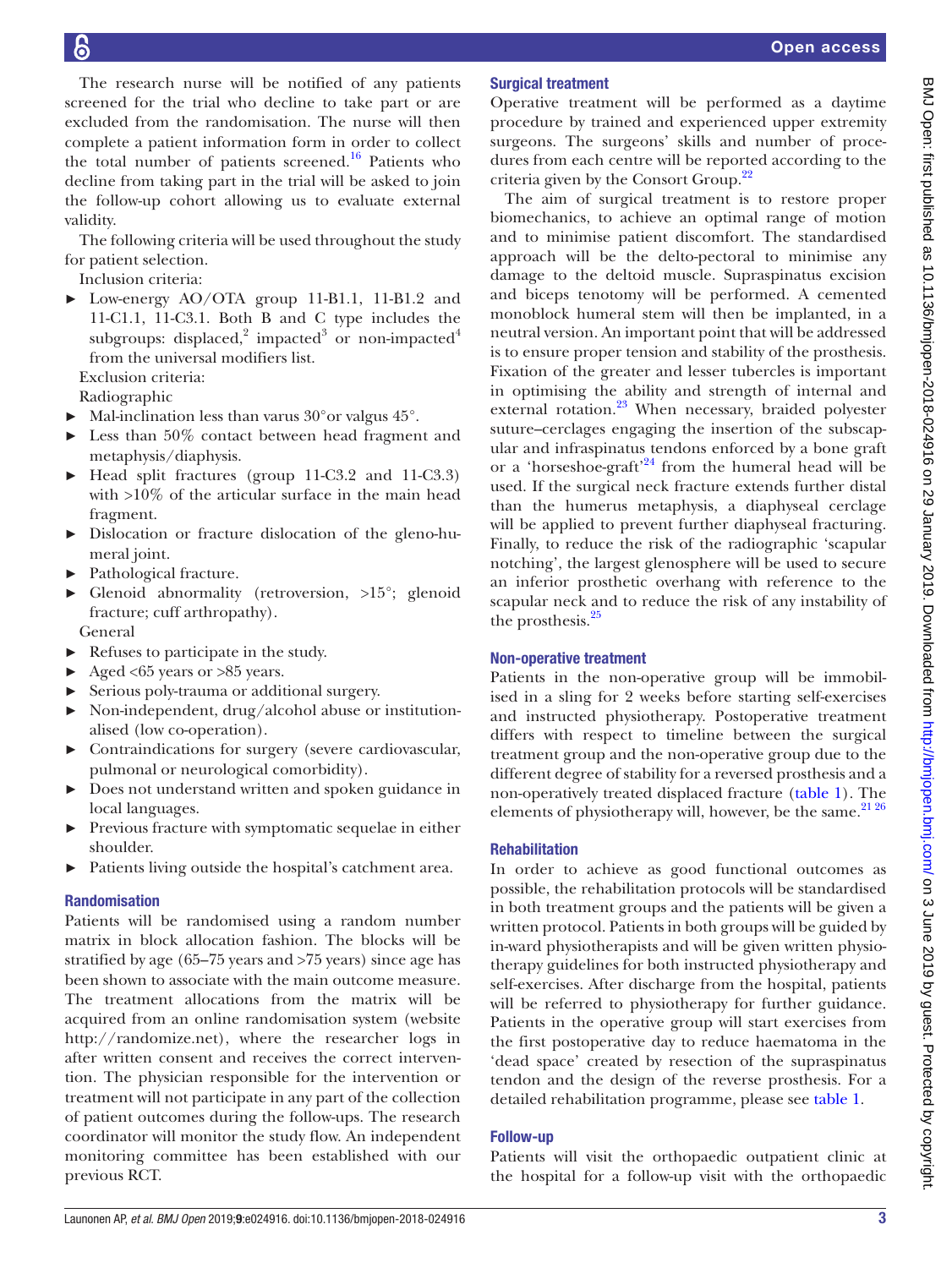| Elements of physical therapy                                                                                                 | Group 1<br><b>Reversed prosthesis</b> | Group 2<br>Non-operative treatment |
|------------------------------------------------------------------------------------------------------------------------------|---------------------------------------|------------------------------------|
| Antioedema elbow, hand and fingers.                                                                                          | Day 1                                 | Day 1                              |
| Positioning of the scapula.                                                                                                  | Day 1                                 | Day 1                              |
| Pendulum exercises. Passive and active assisted exercises in<br>flexion, abduction and rotation.                             | Day $1^*$                             | 2 weeks                            |
| Active exercises. Functional exercises, Isometric resistance with the 6 weeks<br>shoulder in neutral position.               |                                       | 6 weeks                            |
| Active dynamic strengthening exercises.                                                                                      | 8 weeks                               | 8 weeks                            |
| Stretching exercises to progressively increase ROM in all positions.                                                         | No.                                   | 10 weeks                           |
| Progress strengthening exercises, weightbearing exercises through<br>the upper extremity to improve shoulder proprioception. | 12 weeks                              | 12 weeks                           |

All weeks mean after treatment start in weeks.

<span id="page-3-0"></span>Table 1 The rehabilitation quidelines

\*Gradually increasing mobility, external rotation to neutral position in the first six weeks after surgery.

ASA, American society of Anesthesiologists - Physical status classification system; ROM, range of motion.

surgeons at 3 months. We recommend a 2 weeks follow-up for the non-operative group to confirm the rehabilitation program can start: An additional radiographic examination to exclude secondary facture displacement, and instruction by a physiotherapist after removal of the sling. Research visits will take place at 1, 2, 5 and 10 years. During these visits, the QuickDASH, OSS, CS, 15D and plain X-rays examinations will be performed. At the research visit, the patients will be asked to wear a shirt and instructed not to provide information about their treatment group to ensure the researcher or physiotherapist are blind to the initial treatment.

Should any AE occur at any point during the follow-up, an AE report will be sent to the Tampere research nurse. Patients initially allocated to the non-operative group but later operated on during the trial will be analysed based on the intention-to-treat principle.

At 1-year control in selected sites, patients will be asked for their consent to take part in an additional study. Should patients agree to take part they will have accelerometer censors attached by plasters to both upper arms for a week. The sensors will measure 24/7 activity and degree of movement. With these data, we will be able to compare the activity levels of both treatment groups

<span id="page-3-1"></span>

| Table 2 Assessments and procedures of the trial |                       |                           |                    |                   |                     |                           |  |  |
|-------------------------------------------------|-----------------------|---------------------------|--------------------|-------------------|---------------------|---------------------------|--|--|
| <b>Assessment</b>                               | Preoperative 3 months | 2. Visit                  | 3. Visit<br>1 year | 4. Visit<br>2year | 5. Visit<br>5 years | 6. Visit<br>10 years      |  |  |
| X-ray                                           | $\mathsf{X}$          | $\times$                  | X                  | X                 | $\mathsf{X}$        | $\mathsf{X}$              |  |  |
| <b>CT</b>                                       | X                     |                           |                    | X                 |                     |                           |  |  |
| Exclusion/inclusion                             | $\mathsf{X}$          |                           |                    |                   |                     |                           |  |  |
| Medical history                                 | X                     |                           |                    |                   |                     |                           |  |  |
| Consent                                         | $\mathsf{X}$          |                           |                    |                   |                     |                           |  |  |
| Questionnaire                                   | X                     | X                         | X                  | X                 | X                   | X                         |  |  |
| Self-assessment                                 | $\mathsf{X}$          |                           | X                  | X                 |                     |                           |  |  |
| VAS pain                                        | X                     | X                         | X                  | X                 | X                   | X                         |  |  |
| QuickDASH                                       | $\times$              |                           | $\sf X$            | X                 | $\mathsf{X}$        | $\mathsf{X}$              |  |  |
| 15D                                             | X                     |                           | X                  | X                 | X                   | X                         |  |  |
| <b>OSS</b>                                      | $\mathsf{X}$          |                           | $\mathsf{X}$       | $\mathsf{x}$      | $\mathsf{X}$        | $\mathsf{X}$              |  |  |
| CS score                                        |                       |                           | X                  | X                 | X                   | X                         |  |  |
| Physician visit                                 | $\mathsf{X}$          | $\mathsf{X}$              | $\mathsf{X}$       | $\mathsf{X}$      | $\mathsf{X}$        | $\mathsf{X}$              |  |  |
| Research visit                                  |                       |                           | X                  | X                 | X                   | X                         |  |  |
| Grip strength                                   | X                     | $\boldsymbol{\mathsf{X}}$ | X                  | X                 | X                   | $\boldsymbol{\mathsf{X}}$ |  |  |
| -------                                         |                       |                           |                    |                   |                     |                           |  |  |

CS, Constant score; OSS, Oxford shoulder score; VAS, visual analogue scale.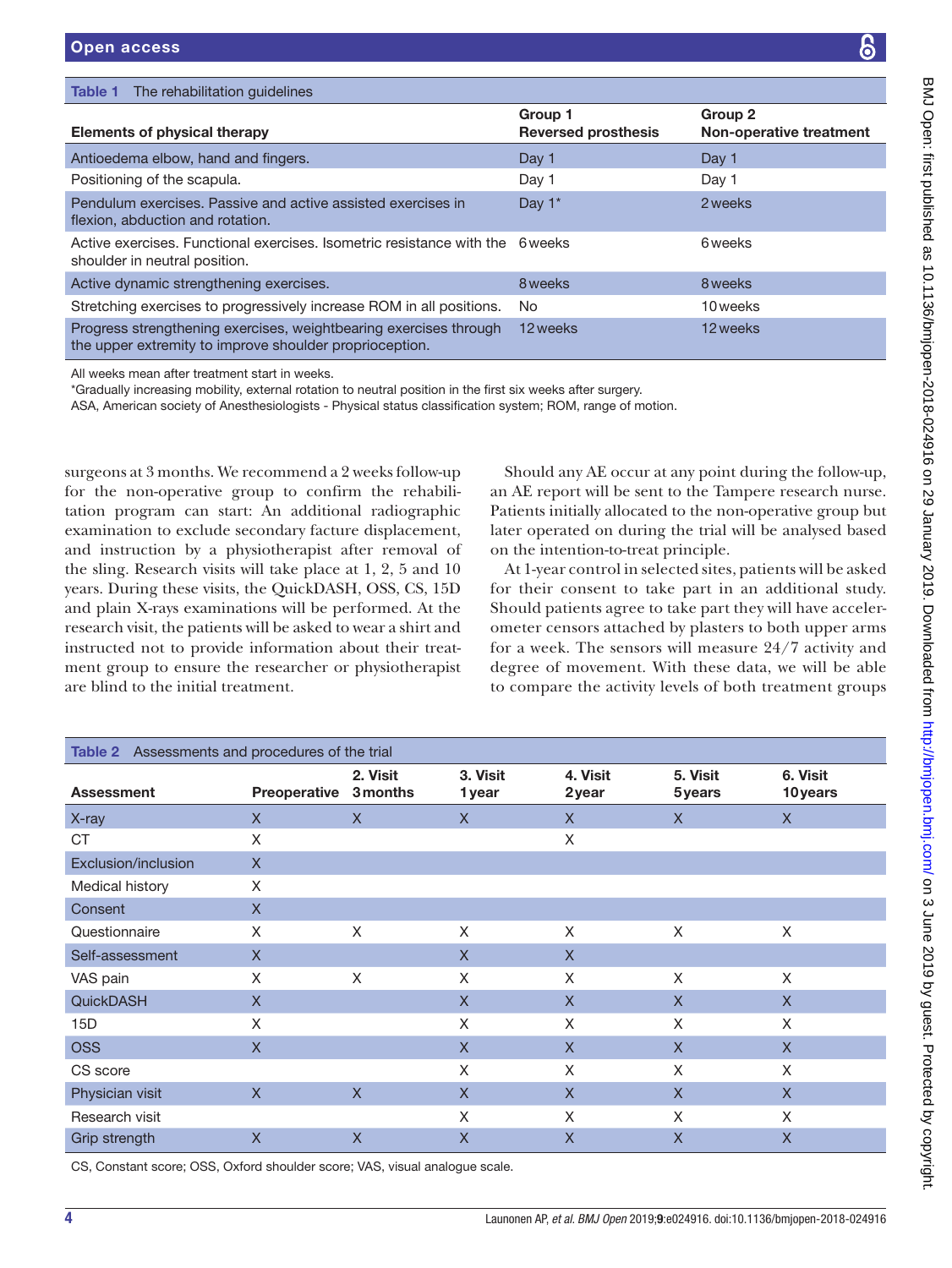at 1 year after the fracture treatment and to compare the acquired data with the patients' healthy side. A full list of trial assessments and procedures is presented in [table](#page-3-1) 2.

Patients who decline to attend the intervention trial will be asked to join the external follow-up group. This group will be used as external validation; the group content and outcomes will be compared with the allocated intervention and control groups. The treatment will be carried out in line with normal clinical practice, but the patients will have the same follow-up and be asked to fill out the same questionnaires as the allocated patients.

### **Complications**

Complications will be categorised as follows:

► Infection.

The definition of infections is the following:

- a. Less serious infection: Superficial wound infection with sign of skin inflammation and/or a positive bacterial culture, without call for resurgery[.27](#page-6-19)
- b. Deep infection: Any postoperative wound infection or sign of deep infection that calls for resurgery with positive perioperative bacterial cultures or as defined after in consensus criteria for periprosthetic joint infection (musculoskeletal infection society).
- Non-union.
- ► Implant failure, including dislocation.
- Painful capsulitis after 6 months.
- Nerve damage.
- ► Complex regional pain syndrome.

#### Power analysis

Assuming the effect size of a 14-point difference in the QuickDASH score and an SD of 26.8 points (from previous Olerud and MacDermid trials), the estimated sample size will be 59 patients per group (delta=14, SD=26.8, alpha=0.05, power=0.8).<sup>28–30</sup> With this age group, the estimate of loss in follow-up rate will be set to 30% and results in a total of 154 patients in the trial. $31$ 

#### Statistical analysis

The differences between groups in main outcome variables will be analysed by t-test when variables are unskewed, and by the Mann-Whitney U test if continuous skewed. Results will be presented with 95% CIs. Two-way tables with the  $\chi^2$  test will be used for dichotomous variables. In subgroup analysis, the effect of age, sex, fracture group, smoking, ASA class and premorbidity will be evaluated against the scores and overall quality of life after fracture.

The effect of the treatment using the QuickDASH will be investigated in the multivariate manner. Multivariable analysis will be performed with linear regression analysis since the outcome variable QuickDASH is normally distributed due to adequately sized groups. The main variable of interest included will be the intervention, and age, sex, fracture group, smoking and premorbidity will be used as confounding variables.

### Data management plan

Each patient will be assigned a unique trial identification number (TIN), which is matched with the patient's identification. The matching key will be stored in a locked partition on the hospital research server at Tampere University Hospital, Finland, and will only be available to two study nurses. The identification of each patient will only be possible after retrieving the matching key. Throughout the trial, the research data will only be handled with a TIN. The research data will be saved to a database with a NITEP tailored online patient management programme (Berta) located on a secure research server provided by Tampere University Hospital and approved by the Security Committee of Tampere University Hospital. Only users with a registered account will be able to log in to the system and registered accounts will be provided by the administrator. The research data saved to the server will contain only anonymous TINs with a set of numbers acquired from the questionnaires; that is, each question is answered with a number. This will ensure the anonymity of each individual patient, and that the identity of the patient will remain secret, even if the server data are revealed to third parties.

All primary and secondary data will be acquired and stored on the study trial server. Data will be entered either by the patient during the control visits (via tablets) or by a researcher or research nurse when the questionnaires are returned by post. The researchers from each hospital will have access to the secure study server where the trial research data are stored. Each researcher will gain access to the data at the end of the trial for further analyses. All variables in the data set will be described, and suitable metadata standards will be used, when available.

The copyright of the trial research data will be owned and created by the collaboration parties. The data will be shared freely among collaboration parties, and all participating researchers will receive access after the trial is completed. Due to confidentiality and legal agreements, public data sharing will be restricted because we only have permission to hold the data in the specific research server, not to transfer data. Under certain circumstances, for example, when a new member joins the collaboration, we will grant access to the data. All data will be saved for 15 years after the end of the trial.

#### Patient and public involvement in trial

In order to improve patient involvement in the trial, we will interview patients with proximal humerus fracture before the onset of the trial. The aim of the interviews will be to move towards patient-centred medicine by taking into account the goals, preferences and values of patients. We will further involve patients by asking questions at the beginning of the treatment (self-assessment) in order to identify the questions to ask and the outcomes to measure. The interviews will be repeated after 1 and 2years, and the results (difference or indifference between the primary and follow-up responses) will be reported.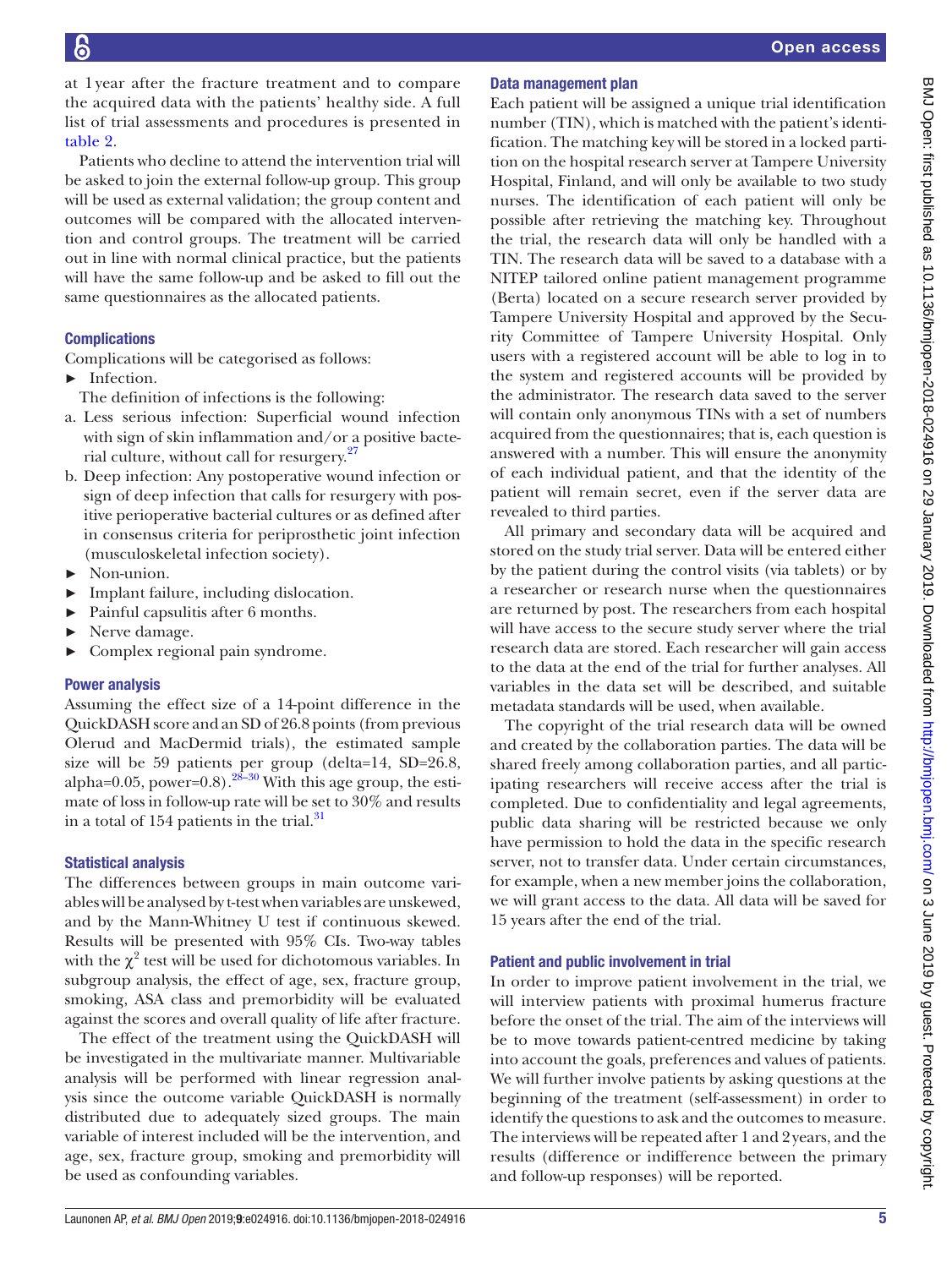### Interim analysis

The external trial board will execute the interim analysis after half of the patients have been recruited. The report will be focused on the number of AEs and will give a recommendation as to whether or not the trial should continue. AEs and serious adverse events (SAEs) will be reported according to the recommendations given by the Consort Group.

AE is defined as follows:

- 1. For the RTSA intervention group, the primary focus will be postoperative deep infections $27$  requiring revision surgery, instability, periprosthetic fracture, radiographic early signs of loosening (within 2 years of the surgery) of the humeral stem or notching of the scapula neck.
- 2. For the non-operative group, the primary focus will be on the rate of secondary surgery for any reason (eg, non-union, symptomatic avascular head necrosis, osteoarthrosis).

Both groups will be monitored for SAE during the first four weeks after discharge for embolism (cardiac or brain) or death. The research nurse will fill out AE and SAE forms at 3 months control, if needed.

At the halfway point of the trial (50% of patients recruited), an independent steering committee will evaluate the complication rates and correlate them to the expected rates published in the available literature.

An unexpected high rate of complications in either group will be reported to the project group, who will then decide whether to end the randomisation.

#### Contingency plan

All participating hospitals have a significant volume of trauma patients, and they provide continuous emergency care and trauma surgery. In addition, all collaboration sites are academic teaching hospitals that are familiar with good clinical research practices. Proximal humerus fractures are common in these hospitals, and thus the infrastructure of the hospitals is highly standardised. For example, all participating hospitals have upper-extremity treatment units. Moreover, all hospitals have the appropriate equipment available, such as an operating environment and facilities for postoperative hospitalisation. All participating institutes have agreed to provide all the equipment and facilities necessary to conduct the trial. Local science centres will provide support in maintaining Good Clinical Practice principles, in assisting in the administration and invoicing for the trials, and in executing trial monitoring.

#### Recruitment policy

The centres will be encouraged to recruit as many patients as possible. However, if one centre is unable to continuously recruit enough patients annually, it would be impracticable to include the centres findings in the statistical model, and therefore the centre would be excluded from the trail. The minimum number of patients recruited per year will be five.

# Trial schedule

The initial piloting of the trial will begin **i**n Norway in early October 2018 all-together with six sites. The other collaborators will join after the trial protocol has been shown to be working flawlessly. During 2019, all sites will begin recruiting, and we estimate that the inclusion process will be completed with full groups after 2 years (end of 2020). Analysis and results of the trial will be published (disseminated) during 2022.

#### Ethics and dissemination

The ethical approval for the trial has been given by the Regional Committee for Medical and Health Research Ethics, South-East Authority, Norway (2018/476 REK sør-øst D, <https://helseforskning.etikkom.no/.> All patients included in the trial and those who declined but were asked to take part in ordinary follow-up will be asked to give written informed consent. All patient data will be handled in an anonymous fashion and the results will be published at the group level only, and individual patients will not be identifiable.

In this protocol, we describe the set-up and management of the Nordic Deltacon trial. The efforts to develop new operative techniques during the past years seem to have resulted in no improvement for patients suffering from PHF. With all the excitement around the newest technique, RTSA, we feel there is an urgent need for a large-scale study of the effects of the technique on the outcome, with special attention on complications and reoperations. This will assure the safe and ethical usage of RTSA in the future.

The absolute strength of the study will be the experience of the study group in handling a large-scale RCT. In this kind of efficacy study, the paramount aspect is the uniformity of the patient handling, and it may be the limitation of the study if not taken care of properly. However, with our previous experiences, we have learnt to overcome these pitfalls by regular biannual meetings among the researchers, personnel education sessions and written aftercare and follow-up protocols. Third-party monitoring is essential for checking the trial management and for notifying of any missing parts in the data handling. External validity is always a matter of debate in RCTs. Good documentation, pre-trial workshops and continuous discussion among the team will clarify the patients recruited to the trial.

The previous data show moderate to good outcomes with non-operative treatment for patients with PHF in cases where the fracture parts are in continuity with the stem. And therefore, the usage of RTSA should be limited to only the most severe and displaced cases of PHF until the primary results of this trial are available.

#### Author affiliations

<sup>1</sup>Tampere University Hospital, Tampere, Finland 2 Oslo University Hospital, Oslo, Norway <sup>3</sup>Helsinki University Hospital, Helsinki, Finland 4 Sahlgrenska University Hospital, Göteborg, Sweden